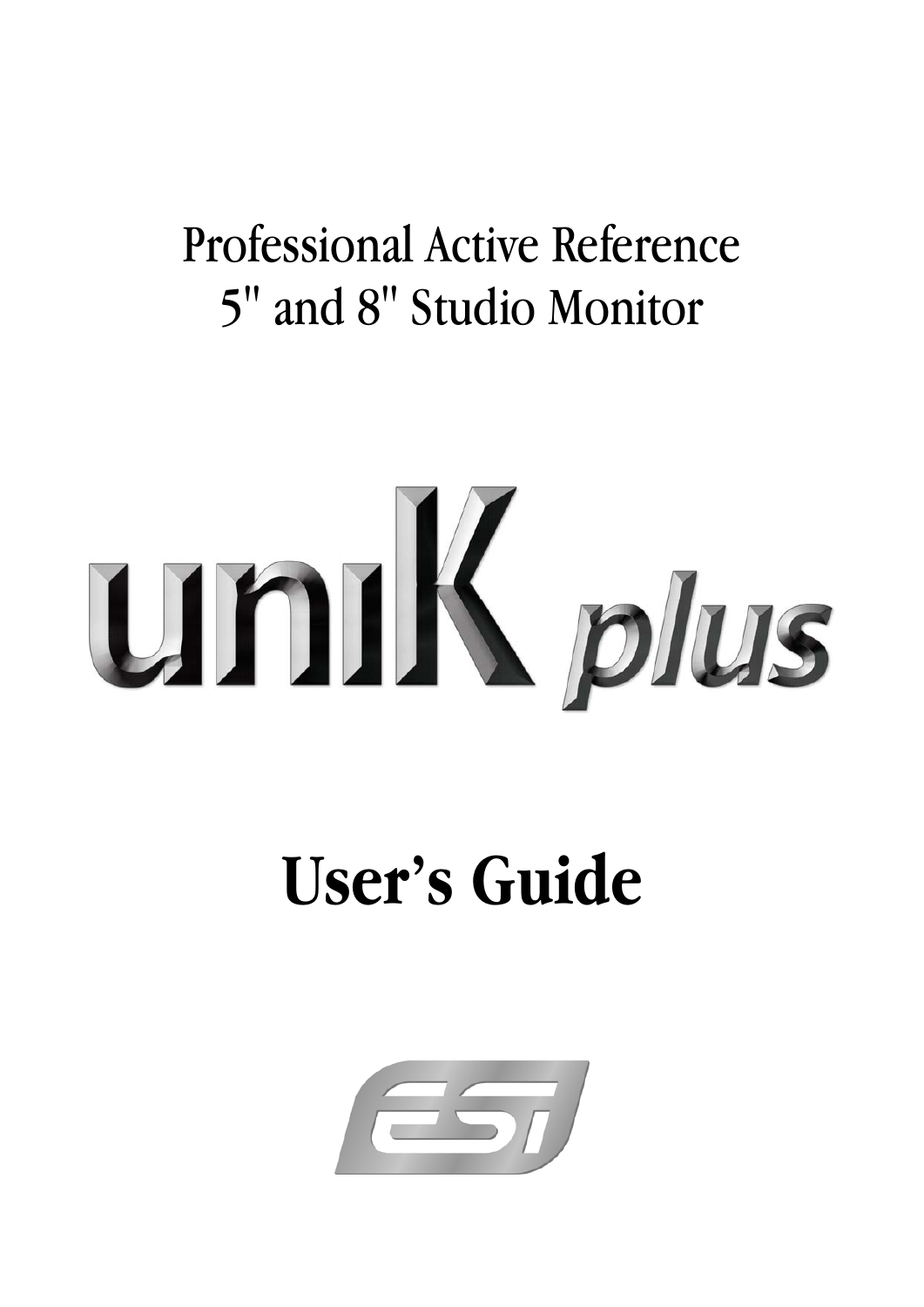## **ESI - Copyright © 2014**

Revision 1, September 2014

**www.esi-audio.com**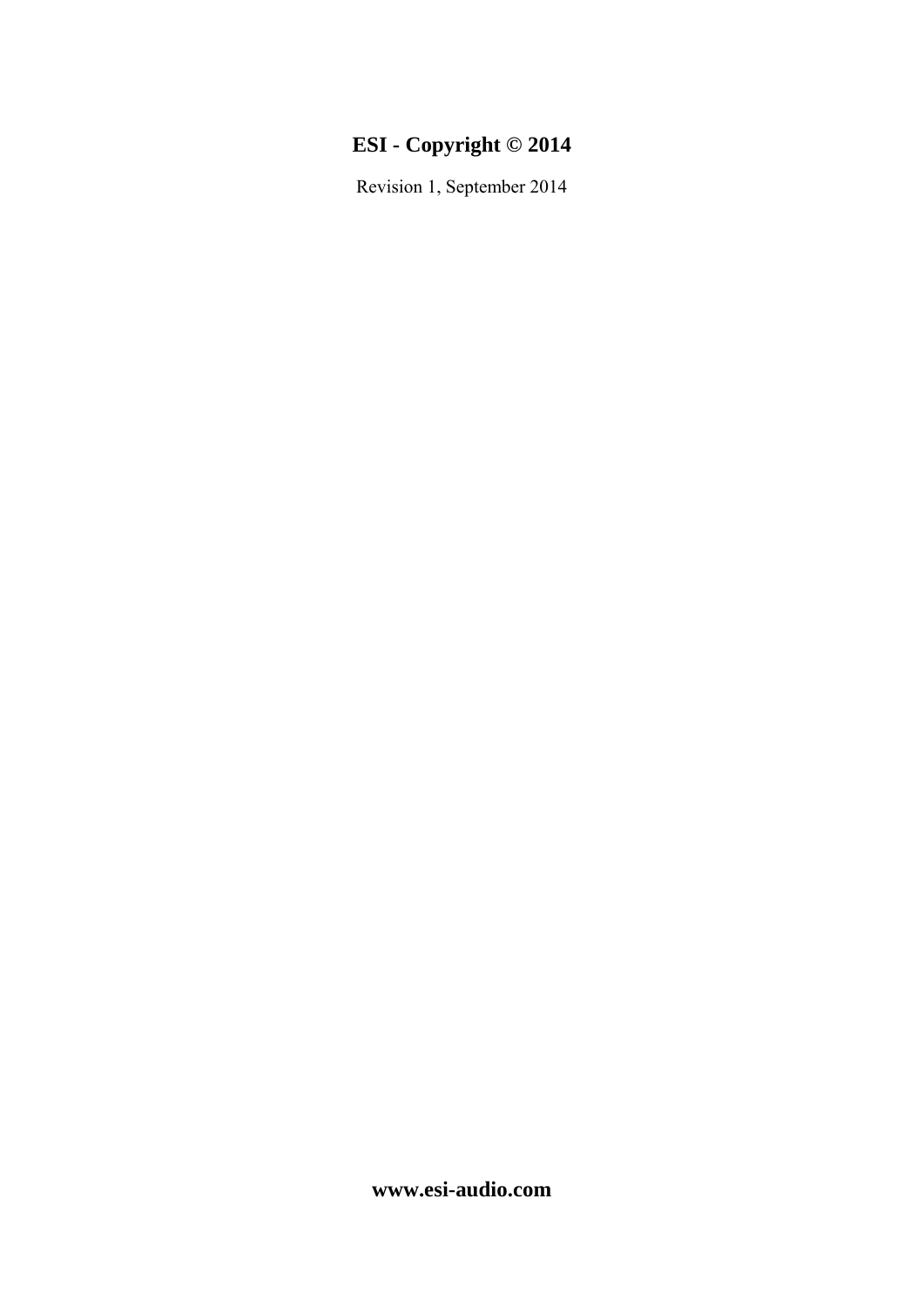# **INDEX**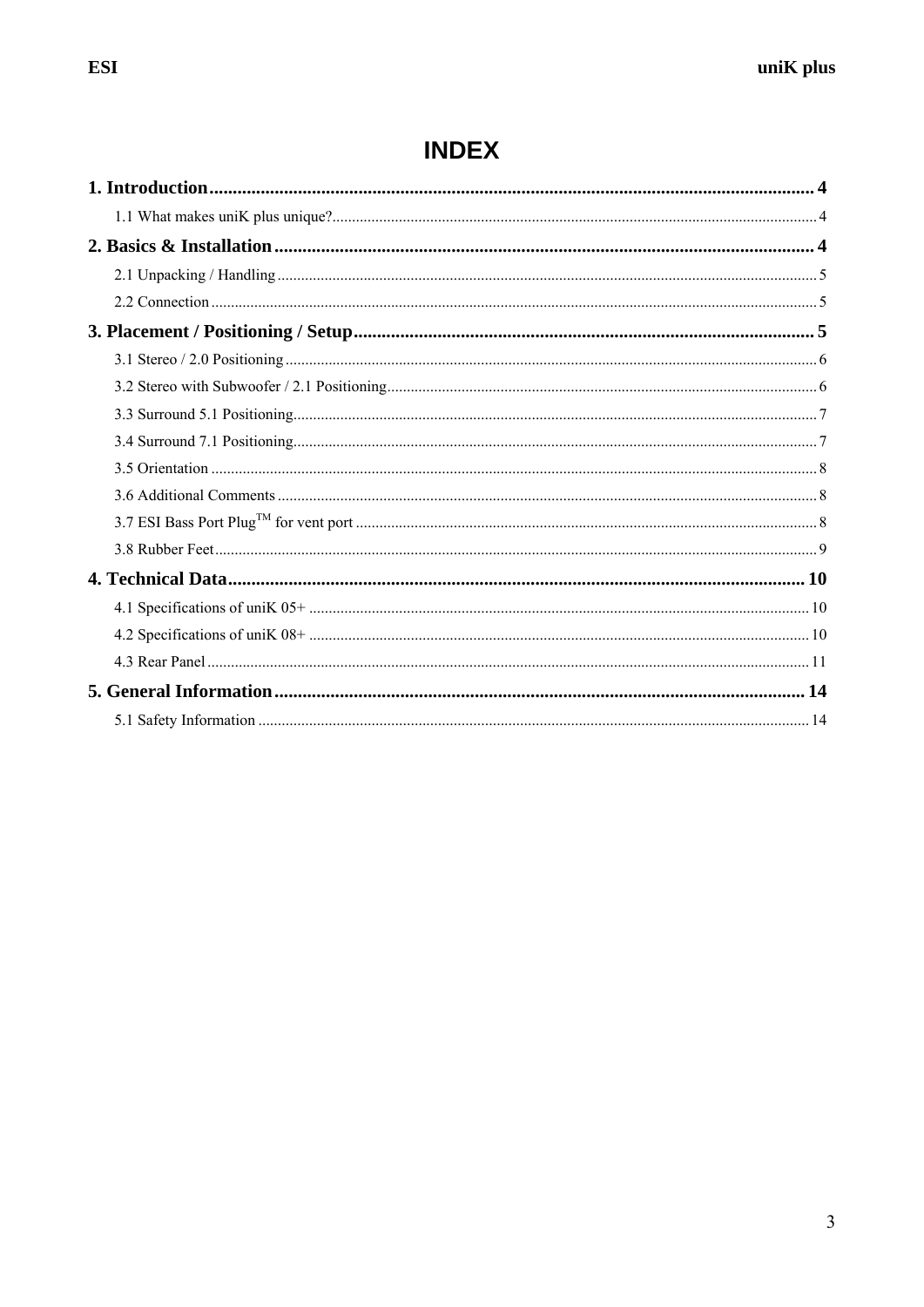## **1. Introduction**

Congratulations on your purchase of the ESI uniK plus.

Our uniK plus studio monitor is available as a 5" and an 8" version, the *uniK 05+* and *uniK 08+*. This manual describes both models as they have similar functions and features.

The uniK plus studio monitors are the result of extensive development work performed in Germany, to provide a professional active reference monitor that defines a higher level of quality in its class. With its 5" or 8" kevlar low frequency driver and a custom engineered and powerful high frequency magnetostatic tweeter, the uniK plus offers many improvements over our previous successful uniK series of studio monitors and provides unique sound characteristics that allow this monitor to satisfy the highest demands in a professional studio environment.

#### **1.1 What makes uniK plus unique?**

The uniK plus studio monitor offers true full range quality with extended low end in a small case and an entirely new signal processing and amplifier unit with a perfect order low-z and low noise design. Mos-Fet Bi-amplification ensures a high slew-rate and fast setting, featuring true analog vintage sound processing with LC-like gyrator technology for a stressless and silky sound.

A completely new feature is the unique one knob sound character adjustment from smooth to bright, allowing you to change parameters for every room and preference. The additional high resolution high and low switches add additional control and of course there is the option to utilize our ESI Bass Port Plug<sup>TM</sup> for further room adjustment, i.e. to control the low frequencies in small rooms or when the speaker is placed in a corner by running unik plus either as a closed or a bass reflex speaker system.

The uniK plus studio monitor features a real precision gain attenuator, instead of a simple volume control and the new design of the crossover ensures an excellent phase response and safe power limitation, to drive the woofer and tweeter efficiently. The tweeter features a newly upgraded magnetostatic design with extremely low moving mass for extended frequency and fast transient response and high sound resolution. The matching woofer consists of a kevlar composite cone with high stiffness ensuring better piston motion and excellent low-end sound reproduction.

Another special feature is the flexible rubber feet with discrete height adjustment. They are not only helpful to reduce unwanted vibrations, but also allow you to tilt the speaker towards the precise listening point - a great feature for typical near field applications. Other features include standby to save power consumption (can be disabled), an integrated over-load indicator on the power LED that flashes red and a ground lift switch.

## **2. Basics & Installation**

For optimal performance of your uniK plus studio monitor, read the instructions in this manual thoroughly and carefully before you are using the speaker. We tried to keep this manual short so that you are not loosing much time to read through it completely.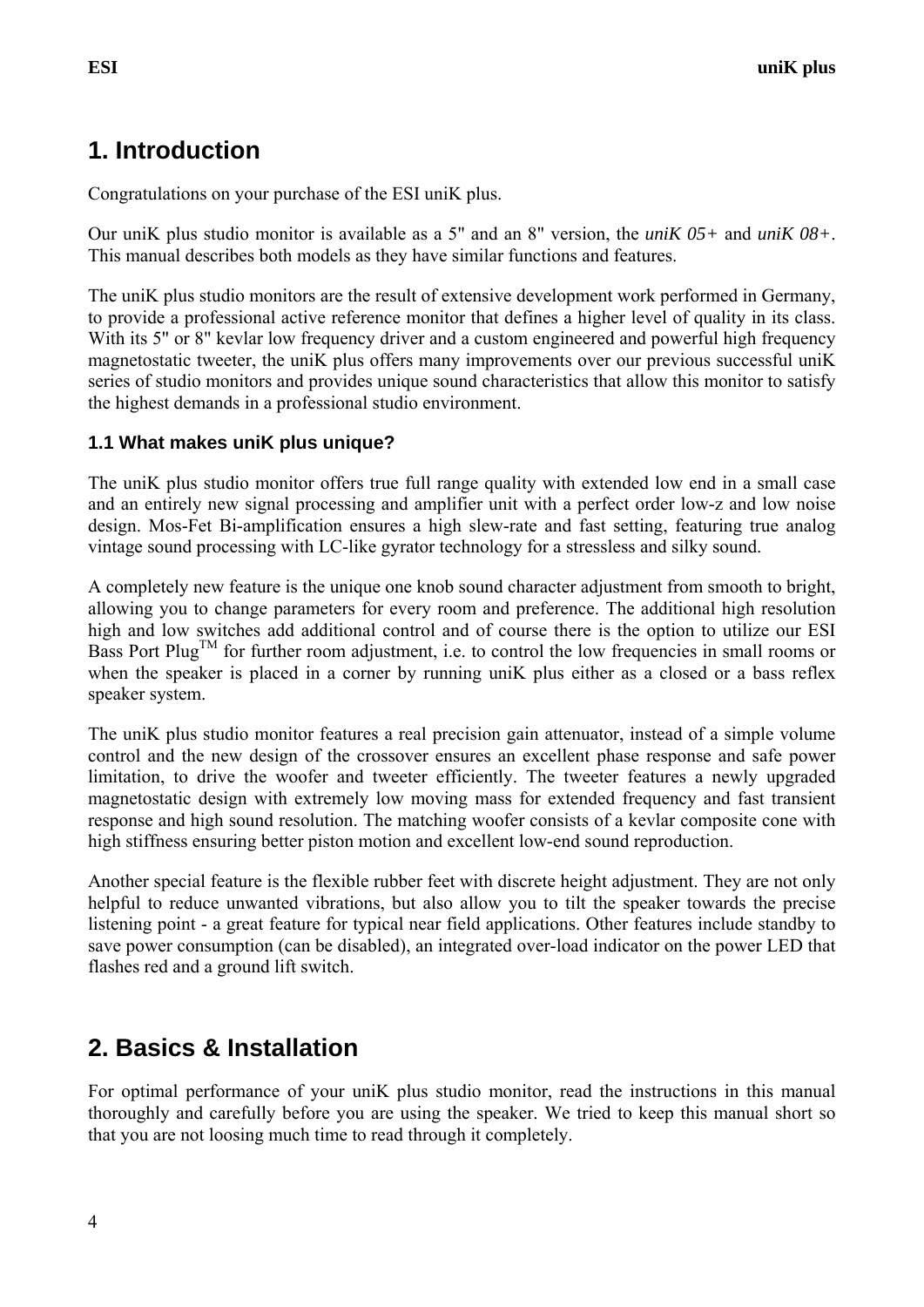#### **2.1 Unpacking / Handling**

To remove the monitor from the carton its best to turn the package carefully upside down on the floor or on a table and then lift the carton vertically up slowly to leave the monitor resting in the packaging foam. Make sure that you don't grab the speaker driver units on the front to avoid damage. Now check the monitor for signs of damage that might have occurred in shipping. In the unlikely event of this, please contact the reseller of the product immediately. Be careful when you remove the packaging foam. Please keep all packing materials.

You will when unpacking that the uniK plus is shipped with a power cable, the ESI Bass Port Plug<sup>TM</sup> made from a special acoustic material and with 4 rubber feet that can be installed and removed when required (more on that below in section 3.7 and 3.8).

#### **2.2 Connection**

High quality XLR balanced, TRS balanced or TS unbalanced audio cables are recommended for input connection. The monitor typically connects to the line level output of a mixing console or to a computer audio card. Make sure the power of the monitor is switched off before you connect any audio cables.

#### **XLR balanced connection**

Connect male side of XLR balanced cable to the balanced XLR input of uniK plus. Make sure the power cable is connected as well. Setup all speakers (i.e. left / right channels) with the same type of cable.

#### **TRS balanced or TS unbalanced connection**

Connect male side of TRS balanced or TS unbalanced cable to the input jack of uniK plus. Make sure the power cable is connected as well. Setup all speakers (i.e. left / right channels) with the same type of cable.

# **3. Placement / Positioning / Setup**

The placement of monitoring speakers is very critical and can compromise their performance. This is a general rule for every loudspeaker. To monitor with uniK plus utilizing their maximum capabilities, an appropriate listening environment and a correct placement are important.

Typically you would be using 2 units of uniK plus as one stereo pair – or more in surround setups (i.e. in a 5.1 setup you would use 5 units of uniK plus together with a subwoofer).

uniK plus can also be tilted up and down using rubber feet (3.8) and depending on the room environment you have the option to use them as a closed speaker system or open with bass reflex port utilizing our ESI Bass Port Plug<sup>TM</sup> (3.7).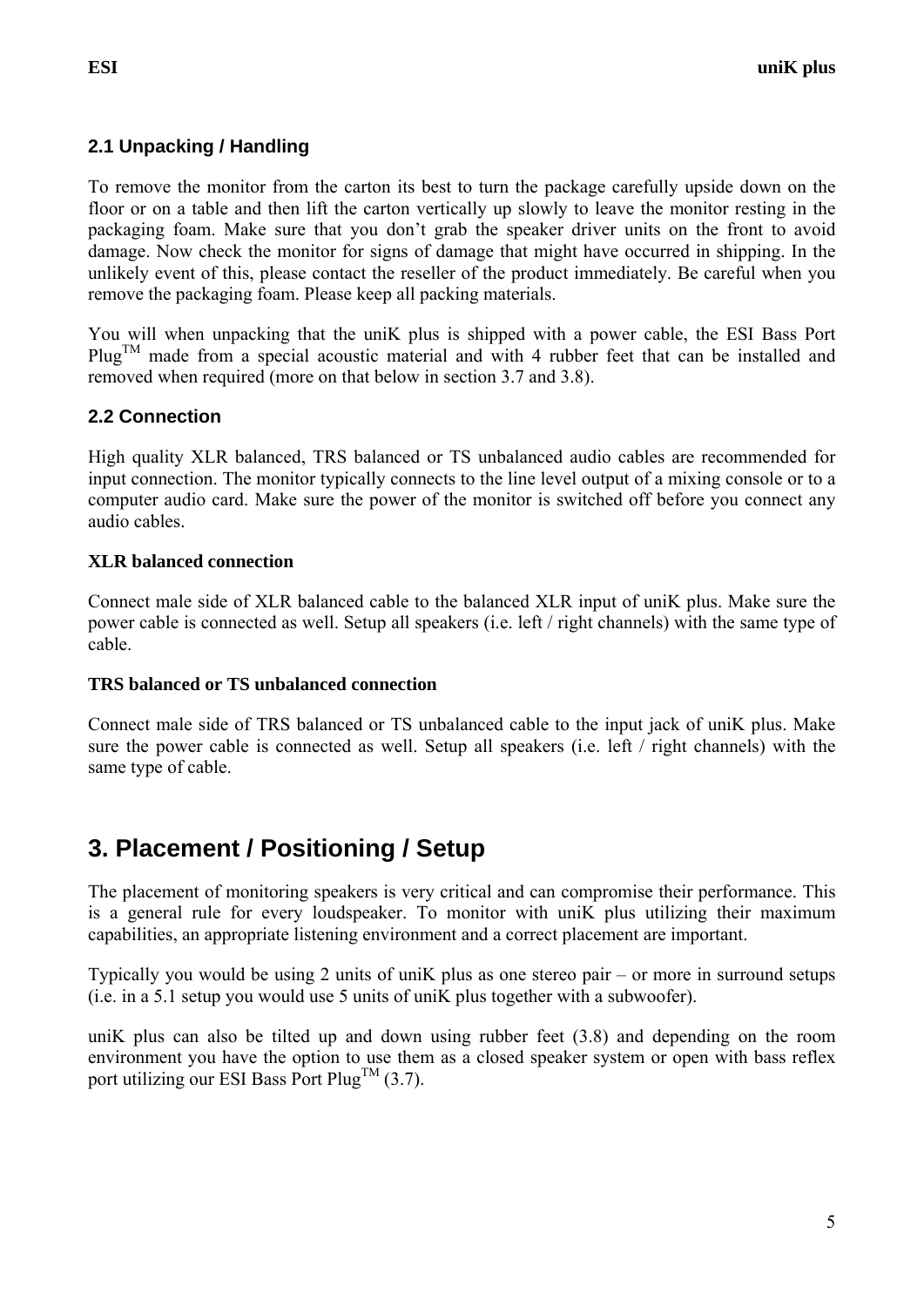#### **3.1 Stereo / 2.0 Positioning**

Two units and the listener should be positioned or aligned in a regular triangle form. Please refer to the following diagram to understand how to position your monitors. Each distance **x** should be identical.



#### **3.2 Stereo with Subwoofer / 2.1 Positioning**

In a stereo setup with an added subwoofer, the subwoofer speaker should be positioned ideally in the middle in front of the listener (with the same distance **x**). If this is not possible, it should be close to that position.

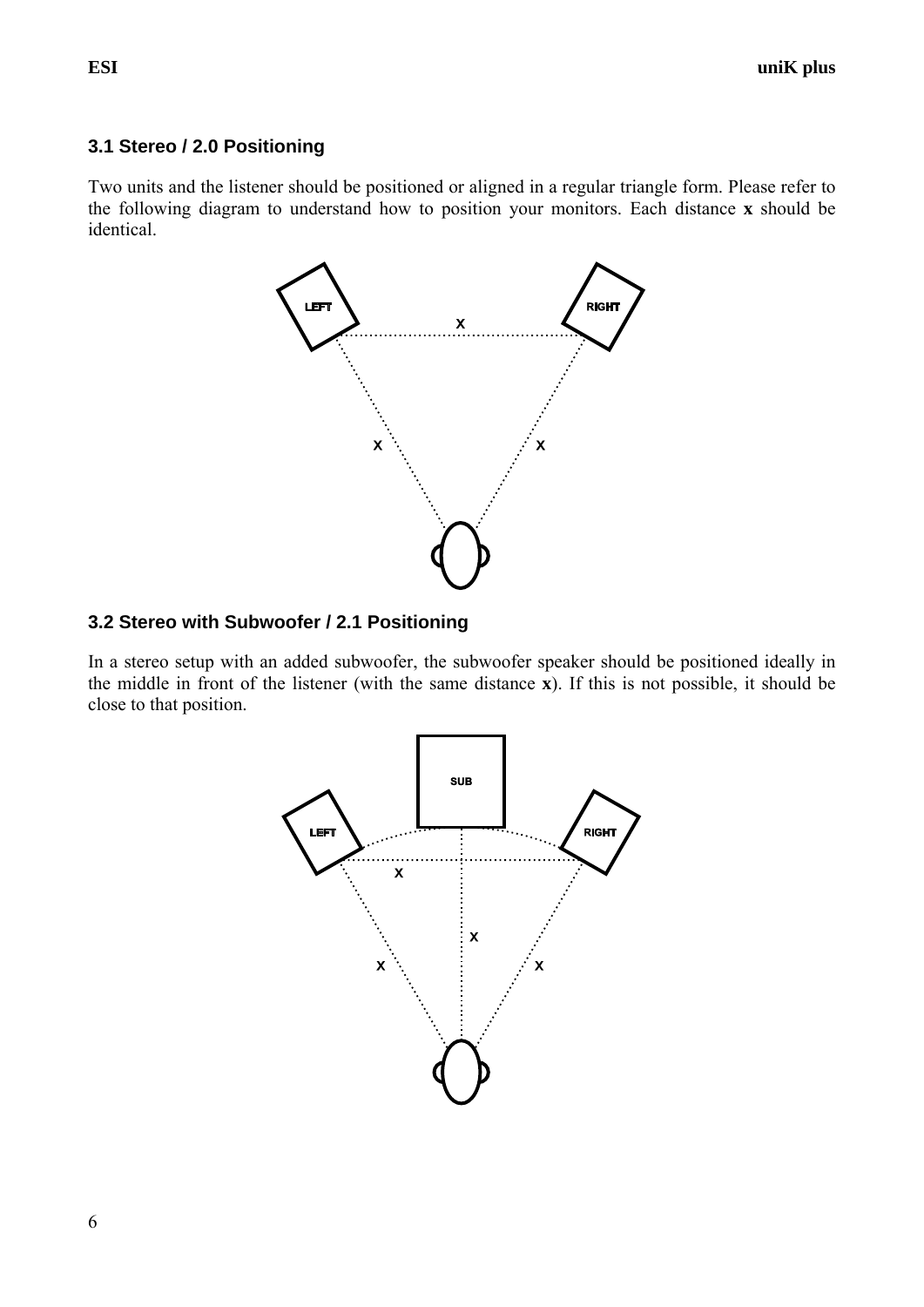#### **3.3 Surround 5.1 Positioning**

In a 5.1 surround set, the center speaker should ideally be placed on top of the subwoofer. If this is not possible, the subwoofer can be moved to the left or right but should close. The rear surround speakers should be positioned around 110° from the center speaker (all with the same distance **x**).



#### **3.4 Surround 7.1 Positioning**

In a 7.1 surround set, the center speaker should also ideally be placed on top of the subwoofer or as close as possible. The surround speakers are best placed  $90^\circ$  from the center speaker and the back surround speakers are best placed 135° to 150° from the center speaker. All speakers should be placed with the same distance **x** to the listener.

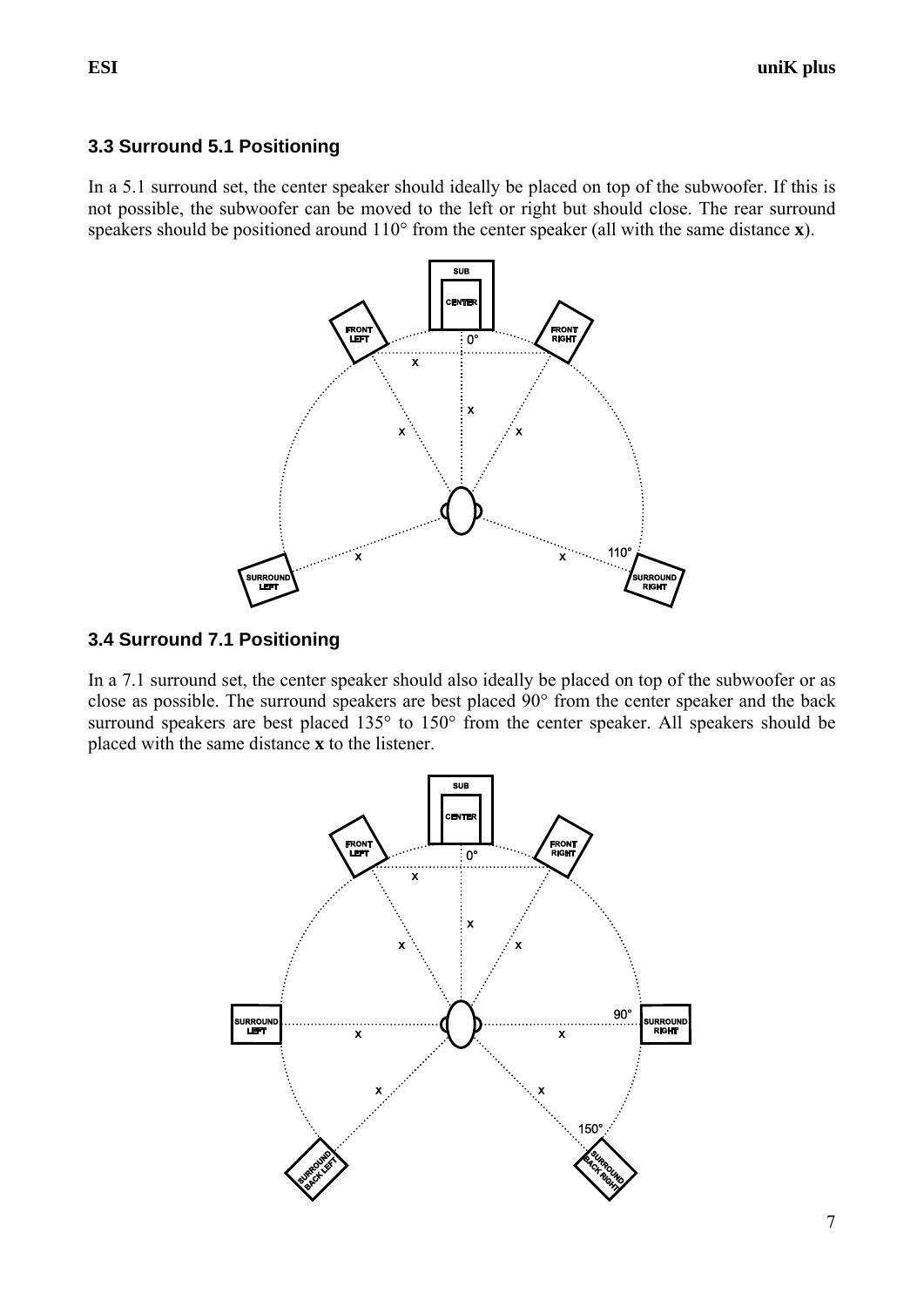#### **3.5 Orientation**

It's strongly suggested to place the uniK plus vertically. Do not place them horizontally.



#### **3.6 Additional Comments**

Please also make sure to not place any obstacles that may block the flow of air or that could generate sound reflections (especially highly reflective material including glass or metal) in front of the monitor. Also, don't put plants in pots on top or too close to your monitors.

If possible, avoid placing the speakers into the corner of a room as this may cause reflections from both sides, which may alter the sound. It is best to place them with a 90° or 0° angle in reference to the closest wall. If this cannot be avoided, it might be advisable to close the vent port with the included ESI Bass Port Plug<sup>TM</sup> (see below under 3.7).

#### **3.7 ESI Bass Port PlugTM for vent port**

uniK plus has a vent port that is conveniently placed on the backside of the unit, making sure that air does not get blown into your face when you listen in a near field situation and to make sure that parasitic frequencies from the inside of the cabinet are sent out through the rear. When uniK plus is placed too close to the wall or especially when placed angled in a room corner, low frequencies could get emphasized a bit too much. As vented speaker systems have this issue more than closed speakers, it can be better to have a closed speaker system when they are used in small rooms, in corners or very close to a wall – while when placed into a larger room, obviously the open system with the vent port is better.

Because of this, ESI developed a truly unique feature: uniK plus are shipped with an ESI Bass Port Plug<sup>TM</sup>. This plug made from a special acoustic material allows you to turn uniK plus either in a completely closed system (ESI Bass Port Plug<sup>TM</sup> inserted into the vent port) or a regular open bass reflex system (vent port is open):

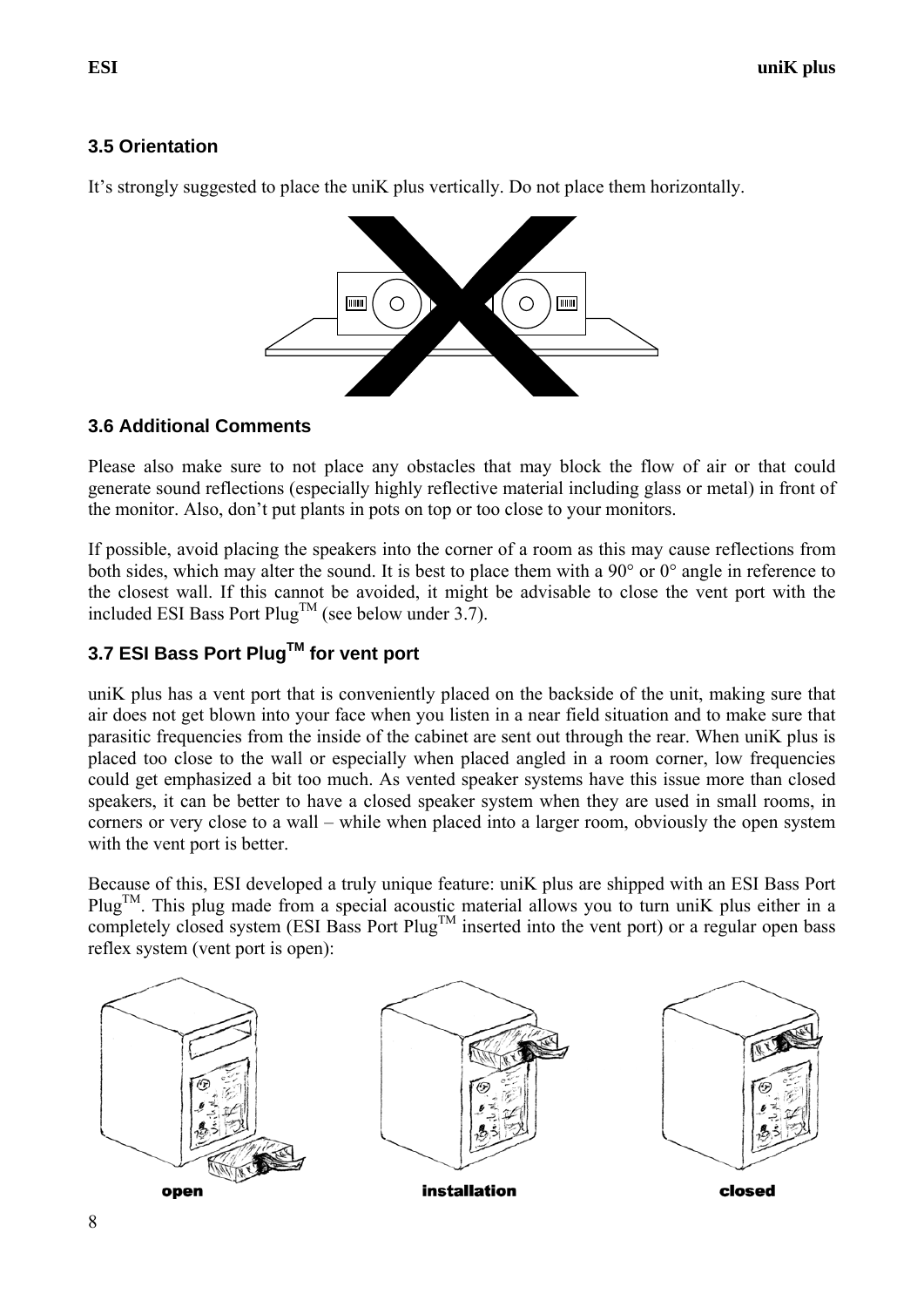Together with the room adjustment options, this gives you amazing amount of flexibility in reference to the requirements of your listening room and your own preference to sound.

#### **3.8 Rubber Feet**

uniK plus are supplied with 4 rubber feet, two on the front of the speaker and two on the rear. The rubber feet help you to reduce unwanted vibrations, depending on where exactly the speaker is placed. They can individually be adjusted by turning them in and out, or they can be removed altogether if you prefer not to use them or if you want to use something like a custom foam pad under your monitors. Essentially, you have these 4 options:



As a general rule, make sure that the speaker always directly points directly at your ears when you are sitting at the preferred listening spot. This should be considered when you tilt the speakers upwards or downwards.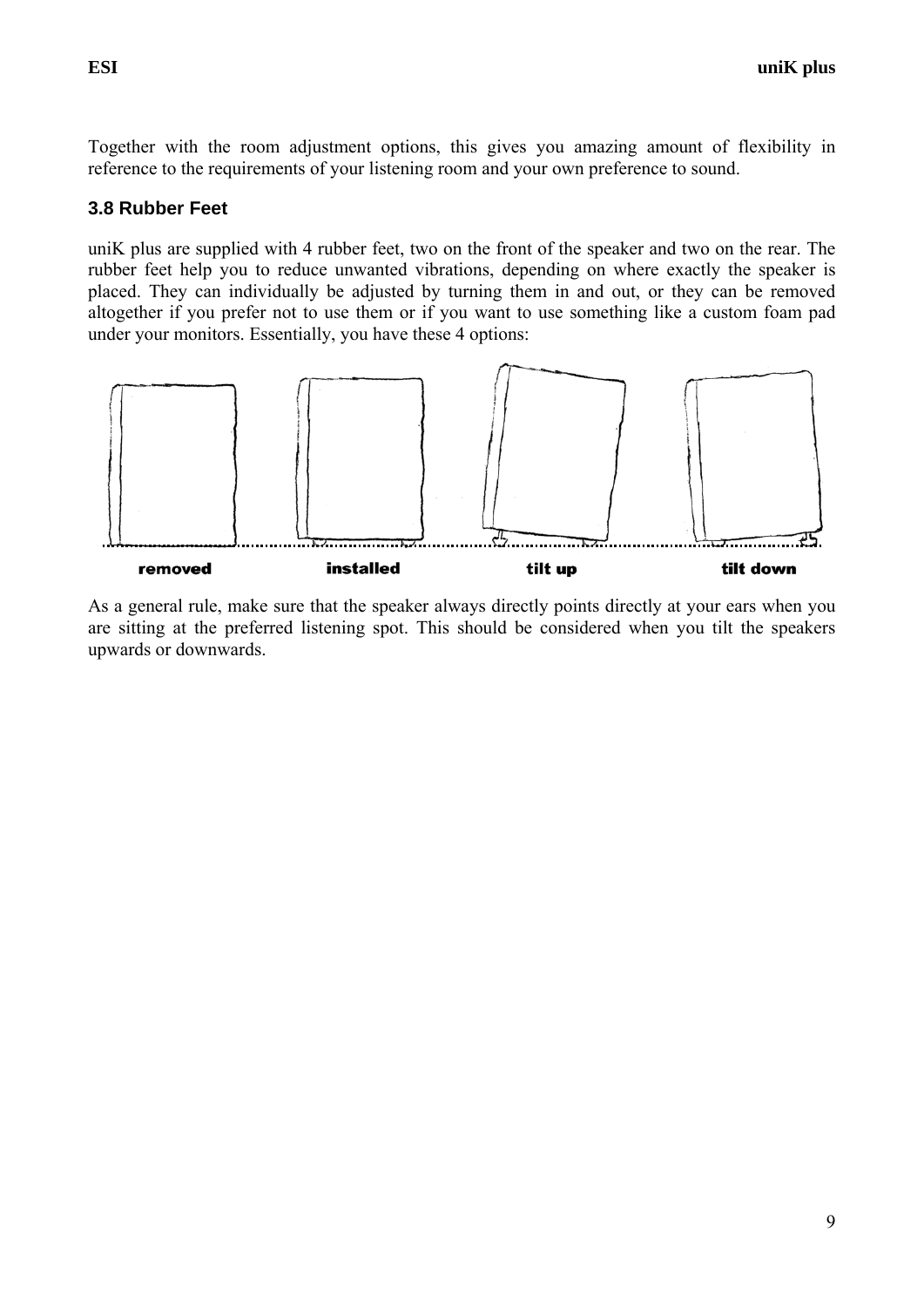# **4. Technical Data**

Please note that technical specifications are subject to change without any prior notice. The specs given in this manual are up-to-date at the time of the creation of this document.

#### **4.1 Specifications of uniK 05+**

- Biamp 2-Way Powered Speaker System
- Active Studio Monitor Speaker
- HF Driver: extremely low mass magnetostactic tweeter Φ49 x 26 mm
- LF Driver: 5" kevlar curved cone (magnetic shielding type)
- Output Power: 80W (HF: 40W, LF: 40W), 110W AC consumption power
- Frequency Response: 49Hz 25kHz
- Input Impedance: 27.2kOhm (balanced) / 13.6kOhm (unbalanced)
- Crossover Point: 3.2kHz
- SPL: 101dB, Peak 104dB
- Input Connectors: XLR / TRS 1/4" combo connector, balanced / unbalanced
- $\bullet$  Gain Control: -14 .. 0dB  $. +14$
- Room Adjustments Control: Character: -6 .. 0dB .. +6; Low: -5 .. 0dB .. +5; High: -5 .. 0dB .. +5
- works as closed speaker system (ESI Bass Port  $Plug^{TM}$  installed) or bass reflex system with rear ventilation port, optimised for near field operation (ESI Bass Port Plug<sup>TM</sup> removed)
- Ground lift switch
- Standby function, can be turned on and off
- Indicator: multi color LED on front panel, power on orange, standby red, over load red flashing
- Feet: 4 pieces rubberized, adjustable height separately
- Working Voltage: AC100-240V 50/60Hz
- $\bullet$  Dimensions (W x H x D): 190 x 265 x 210mm
- Weight: 4.4 kg

#### **4.2 Specifications of uniK 08+**

- Biamp 2-Way Powered Speaker System
- Active Studio Monitor Speaker
- HF Driver: extremely low mass magnetostactic tweeter Φ49 x 26 mm
- LF Driver: 8" kevlar curved cone (magnetic shielding type)
- Output Power: 140W (HF: 70W, LF: 70W), 160W AC consumption power
- Frequency Response: 37Hz 25kHz
- Input Impedance: 27.2kOhm (balanced) / 13.6kOhm (unbalanced)
- Crossover Point: 3.2kHz
- SPL: 105dB, Peak 108dB
- Input Connectors: XLR / TRS 1/4" combo connector, balanced / unbalanced
- $\bullet$  Gain Control: -14  $\ldots$  0dB  $\ldots$  +14
- Room Adjustments Control: Character:  $-6 \dots 0$ dB  $\ldots +6$ ; Low:  $-5 \dots 0$ dB  $\ldots +5$ ; High:  $-5 \dots 0$ dB  $\ldots +5$
- $\bullet$  works as closed speaker system (ESI Bass Port Plug<sup>TM</sup> installed) or bass reflex system with rear ventilation port, optimised for near field operation (ESI Bass Port Plug<sup>TM</sup> removed)
- Ground lift switch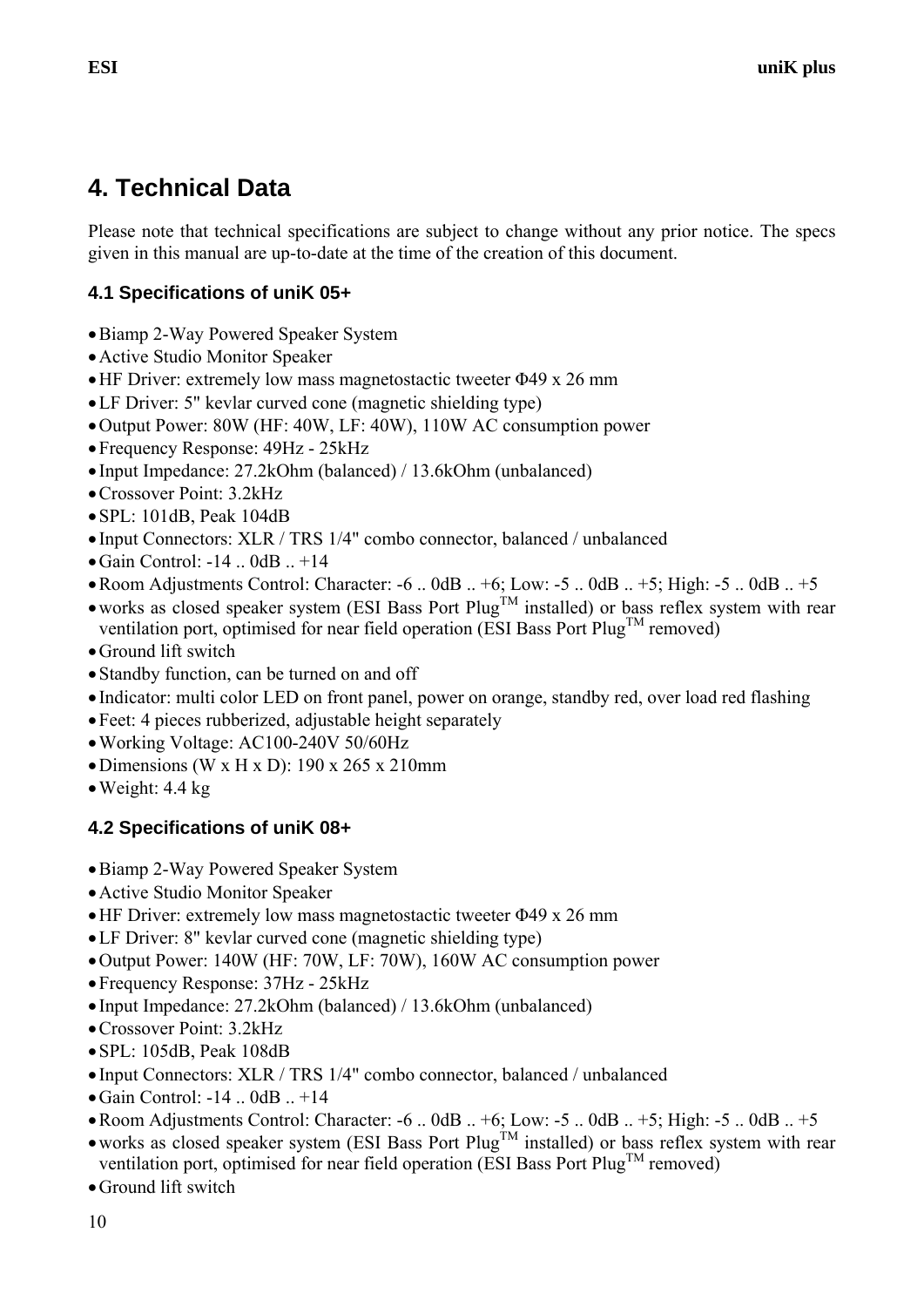- Standby function: can be turned on and off
- Indicator: multi color LED on front panel, power on orange, standby red, over load red flashing
- Feet: 4 pieces rubberized, adjustable height separately
- Working Voltage: AC100-240V 50/60Hz
- Dimensions (W x H x D): 252 x 352 x 319mm
- Weight: 8.1 kg

#### **4.3 Rear Panel**

The following picture shows the rear panel of uniK 05+. The functions of uniK 08+ are identical.



**1. XLR input** – this connector accepts balanced XLR input connections (typically with a +4dBu level). XLR input is wired like this:

| <b>INPUT SIGNAL</b> | <b>XLR CONNECTIONS</b> |
|---------------------|------------------------|
|                     | <b>PIN 2</b>           |
|                     | PIN <sub>3</sub>       |
| Shield              | PIN                    |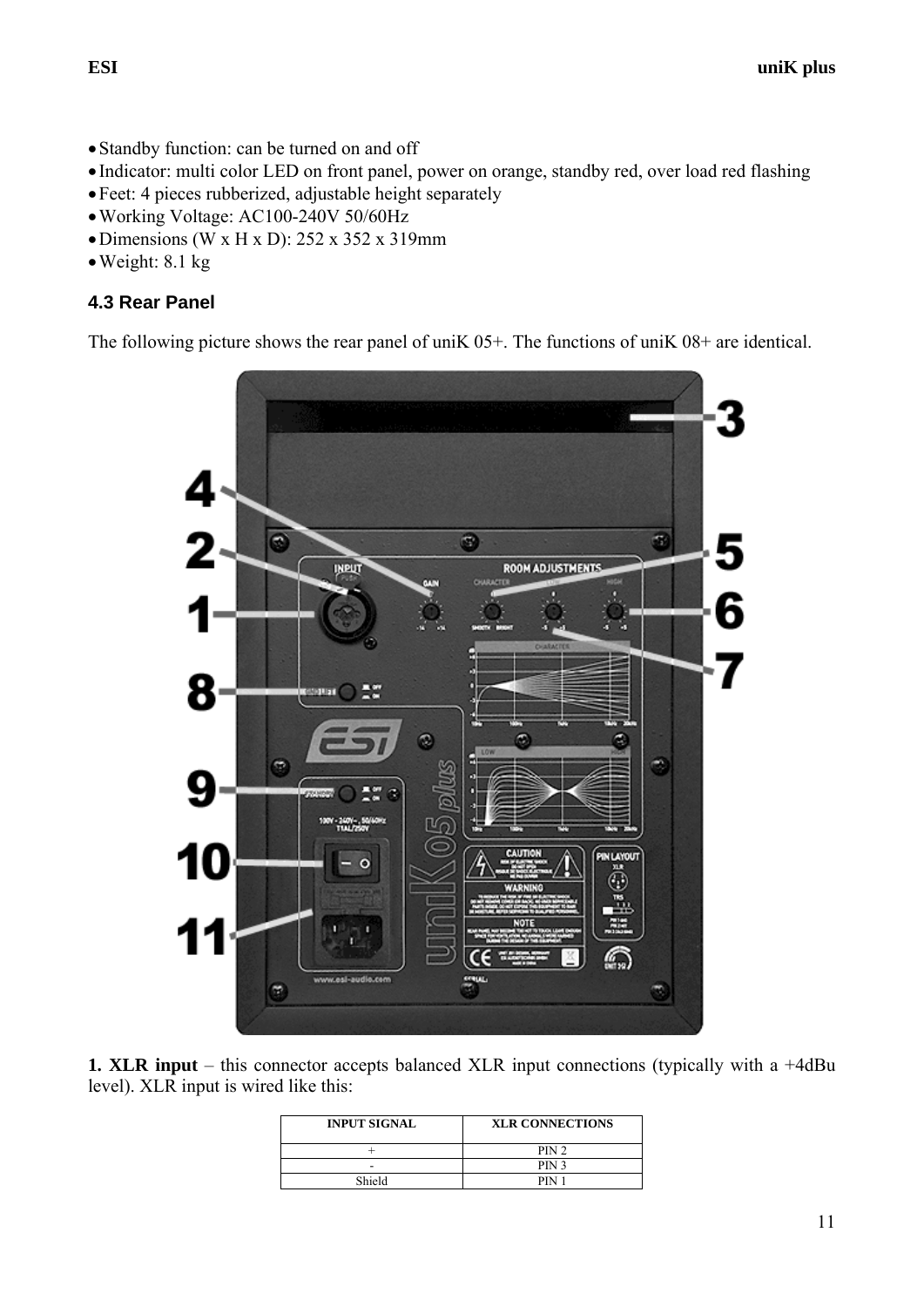| <b>INPUT SIGNAL</b> | <b>TRS CONNECTIONS</b> |
|---------------------|------------------------|
|                     |                        |
| -                   | Ring                   |
| Shield              | Sleeve                 |

Unbalanced wiring works with either a 2- or 3-conductor TRS connector. A 2-conductor TRS plug (or sometimes also just called TS plug) automatically grounds the minus signal input, whereas a 3 conductor TRS plug wired unbalanced provides the option of leaving the minus open or grounded. We recommend that you ground the unused part.

**3. vent port** – uniK plus is a vented box speaker system with a vent port on the rear panel. Because of this, it is better to keep some small distance from the wall and not to put the speaker directly into a corner of the room (as the two sides of the corner would generate different reflections). One option to deal with this in case it cannot be avoided or if it is your preference, you can close the vent port with the included ESI Bass Port  $Plug^{TM}$  (described in section 3.7) that ships with uniK plus.

**4. gain level adjustment** – use this gain control knob to adjust the speaker properly to the input level from the sound source. Make sure to setup all speakers accordingly. When set to 0 (middle position), the input level is set to the recommended calibrated level to reach the most optimised dynamic response on the output (based on a a balanced XLR or TRS signal with +4dBu reference level).

**5. character selection (room adjustment)** – via the character selection it is possible to tilt the whole frequency spectrum up (*BRIGHT*) or down (*SMOOTH*). This allows you to adjust the sound according to the requirements in your room as well as to your own hearing preferences and requirements.



When set to 0 (middle position), the frequency response is optimised, i.e. as linear as possible. When the value is tilted upwards, the higher frequencies will appear stronger, yet the whole frequency spectrum will match accordingly. When the value is tilted downwards, the high frequencies will appear less strong. It is recommended to adjust the *CHARACTER* first, before you change something on the *LOW* and *HIGH* knobs. Also make sure that each speaker has exactly the same settings.

**6. high frequencies (room adjustment)** – the *HIGH* knob allows you to adjust the high frequencies via a built-in EQ mostly affecting the area around 10kHz, by around 1dB for each step up or down, according to local requirements and your taste.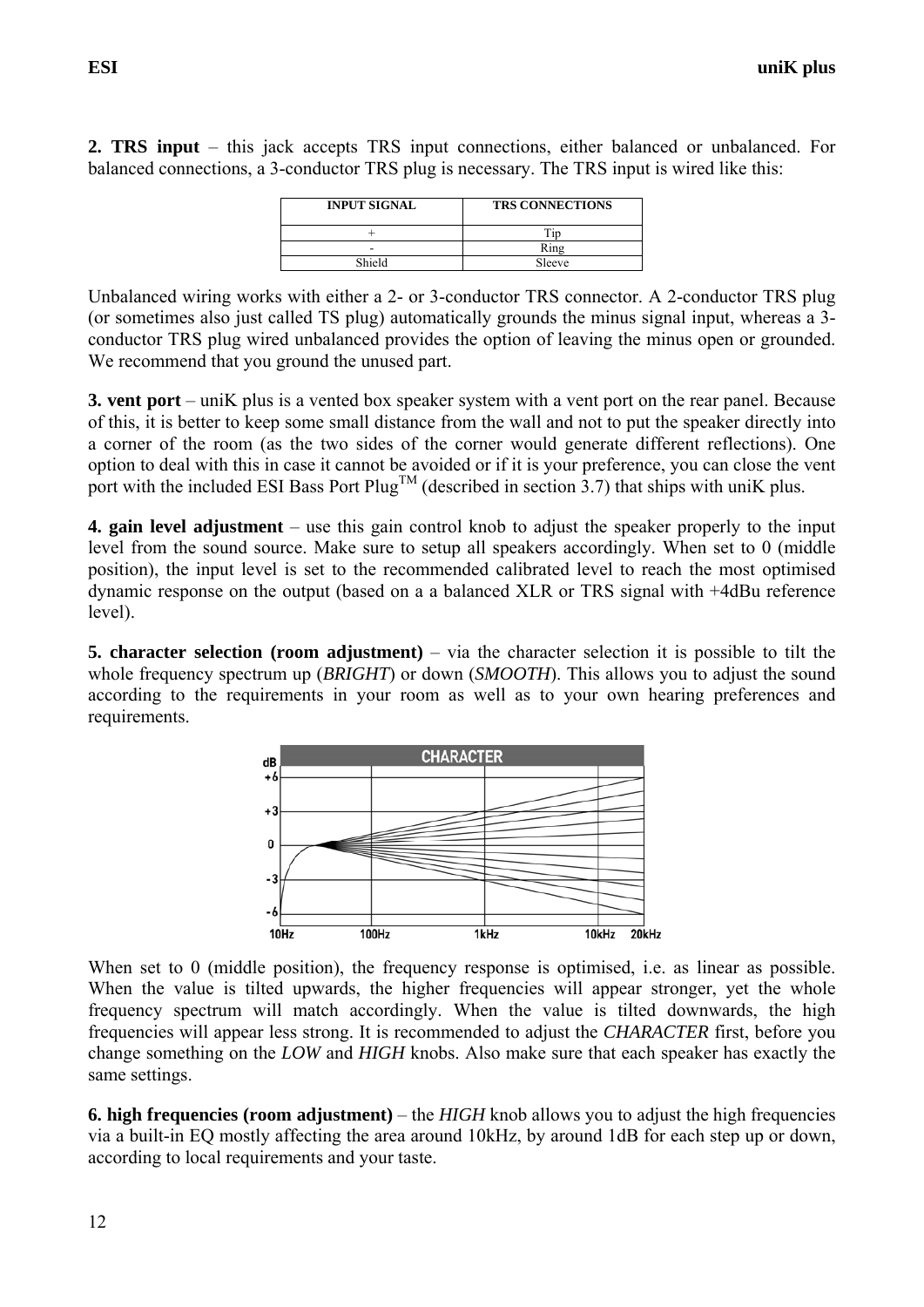

When set to 0 (middle position), the whole frequency response is optimised, i.e. as linear as possible. Make sure that each speaker has exactly the same settings.

**7. low frequencies (room adjustment)** – the *LOW* knob allows you to adjust the low frequencies via a built-in EQ mostly affecting the area around 100Hz and below, by around 1dB for each step up or down, according to local requirements and your taste.



When set to 0 (middle position), the whole frequency response is optimised, i.e. as linear as possible. Make sure that each speaker has exactly the same settings.

**8. ground lift switch** – with the ground lift switch you can lift the signal ground from earth (when set to *ON*) or by default keep it connected (when set to *OFF*). This allows you in some situation to reduce or remove unwanted hum noise when there are issues with grounding of your audio signals in your studio setup.

**9. standby switch** – you can turn the standby functionality *ON* or *OFF*. When set to *OFF*, the standby energy saving functions are not available and the unit will always be turned on. When set to *ON*, the unit will switch to power saving mode after a while without any audio signal. The power saving mode is indicated by a red ESI logo LED on the front panel (instead of the normally orange power ESI logo LED). When there is an audio signal again, regular operation resumes.

**10. power switch** – with the power switch you can turn uniK plus on and off.

**11. power port with ext. fuse** – use this connector to plug in the detachable 3-circuit line cord that connects to the power outlet. The connector contains a replaceable fuse (T1AL/250V in case of uniK 05+ and T2AL/250V in case of uniK 08+).